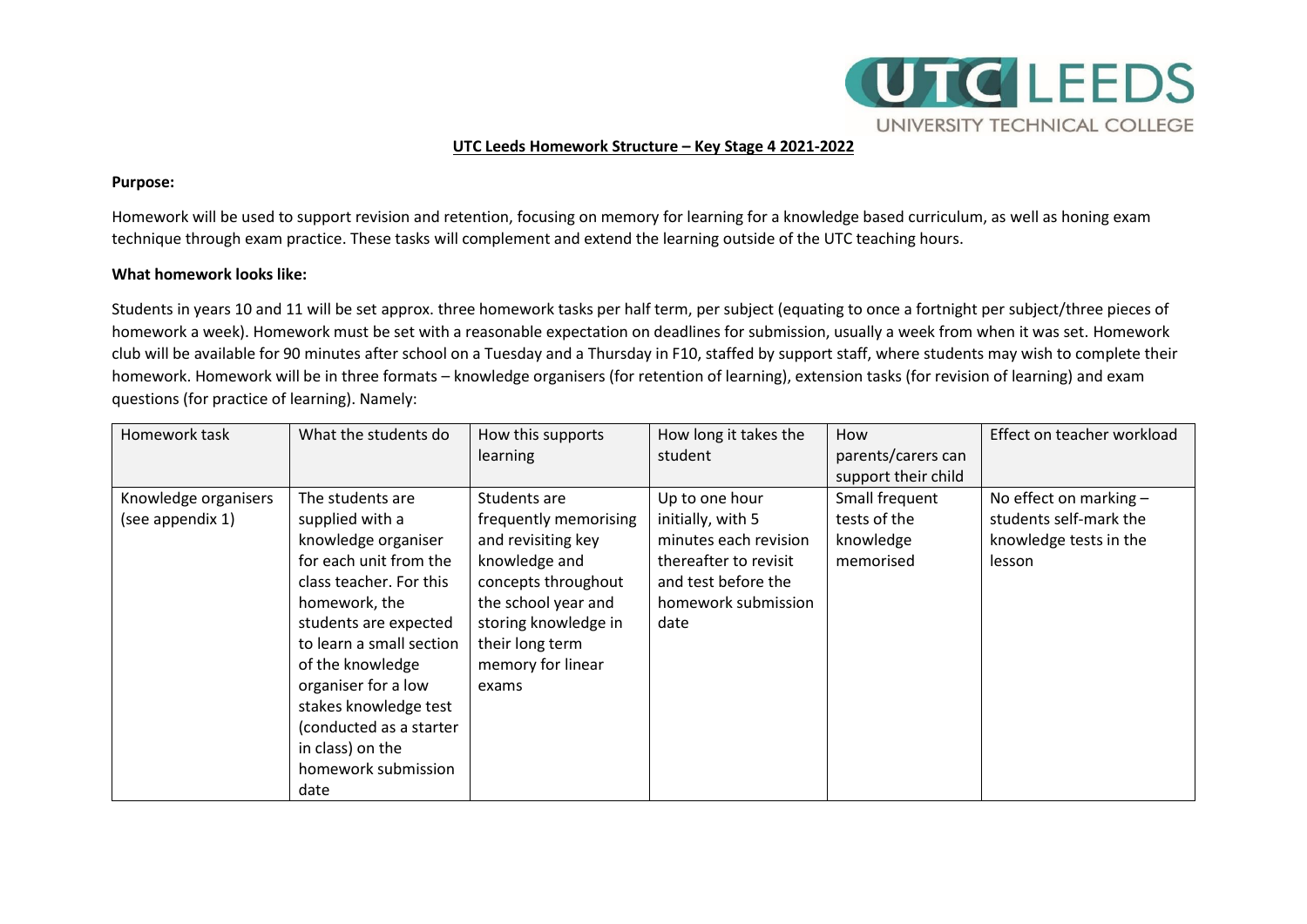# **UTC** LEEDS

## UNIVERSITY TECHNICAL COLLEGE

| Homework task          | What the students do   | How this supports       | How long it takes the | How parents can     | Effect on teacher workload |
|------------------------|------------------------|-------------------------|-----------------------|---------------------|----------------------------|
|                        |                        | <b>learning</b>         | student               | support their child |                            |
| <b>Extension Tasks</b> | The students complete  | Students are            | Up to one hour,       | Monitor             | The completion of these    |
|                        | a revision exercise as | connecting their        | dependent on the task | completion          | tasks is a verbal          |
|                        | directed by the        | learning to new         |                       |                     | acknowledgment/feedback    |
|                        | teacher. Where         | formats. These tasks    |                       |                     | by the teacher within      |
|                        | possible, this will be | also consolidate prior  |                       |                     | submission lesson but not  |
|                        | on Seneca. For         | learning.               |                       |                     | marking. Seneca will mark  |
|                        | example, this might be |                         |                       |                     | students' answers for the  |
|                        | a retrieval practice   |                         |                       |                     | teacher.                   |
|                        | task, a dual coding    |                         |                       |                     |                            |
|                        | activity or a concept  |                         |                       |                     |                            |
|                        | map.                   |                         |                       |                     |                            |
| Exam questions         | The students are given | Students put into       | 5 minutes to 45       | Time them whilst    | These need to be marked    |
|                        | an exam question that  | practice their learning | minutes (timed),      | they complete the   | according to the exam      |
|                        | reflects the work they | of both the topic area  | dependent on the      | task                | board criteria and given   |
|                        | have been completing,  | and how to answer the   | question set          |                     | feedback. Lesson time will |
|                        | either recently or as  | exam question to        |                       |                     | be needed for red pen      |
|                        | prior learning, to     | achieve highly          |                       |                     | activities to act upon     |
|                        | complete in timed      |                         |                       |                     | feedback                   |
|                        | conditions             |                         |                       |                     |                            |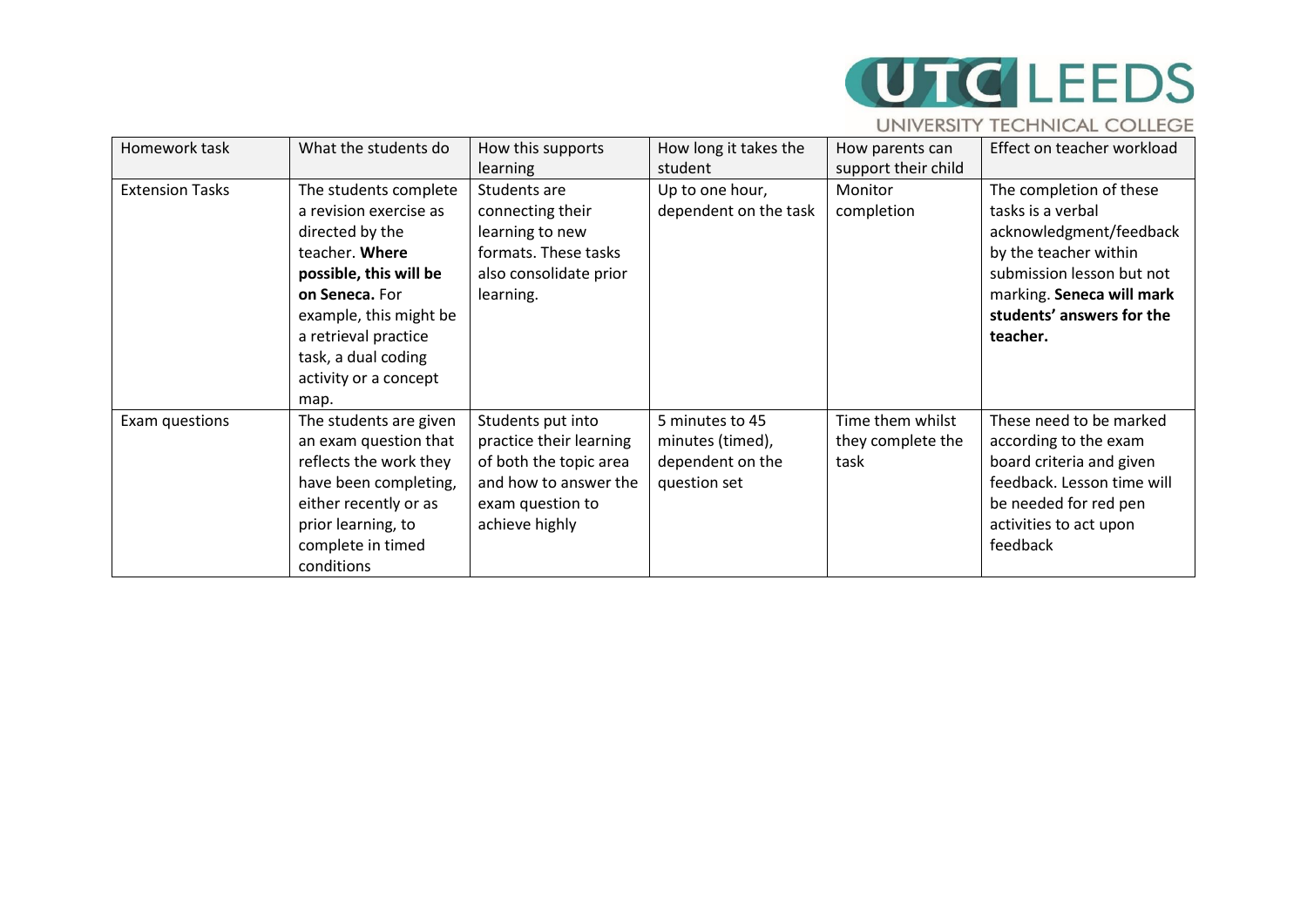

#### **Half term 1 homework schedule:**

| <b>HALF TERM 1</b> | <b>ENGLISH</b>        | <b>MATHS</b>          | <b>SCIENCE</b>        | GEOGRAPHY (yr 11)     | <b>ENGINEERING</b>    | <b>OPTION SUBJECT</b> |
|--------------------|-----------------------|-----------------------|-----------------------|-----------------------|-----------------------|-----------------------|
| Week $1 - 2/9$     |                       |                       |                       |                       |                       |                       |
| Week $2 - 9/9$     | Knowledge organiser   |                       | Exam question         |                       | <b>Extension task</b> |                       |
| Week 3 - 16/9      |                       | Knowledge organiser   |                       | Exam question         |                       | <b>Extension task</b> |
| Week $4 - 23/9$    | <b>Extension task</b> |                       | Knowledge organiser   |                       | <b>Exam question</b>  |                       |
| Week $5 - 30/9$    |                       | <b>Extension task</b> |                       | Knowledge organiser   |                       | Exam question         |
| Week $6 - 7/10$    | Exam question         |                       | <b>Extension task</b> |                       | Knowledge organiser   |                       |
| Week 7 - 14/10     |                       | Exam question         |                       | <b>Extension task</b> |                       | Knowledge organiser   |
| Week $8 - 21/10$   | Knowledge organiser   |                       | Exam question         |                       | <b>Extension task</b> |                       |

Teaching staff to set and monitor completion. Students to record homework in planners. Subject leaders to monitor team are setting homework to the above schedule.

## **Sanctions for missed deadlines:**

Submission deadline not met – C2. Record in planner and on SIMs and set a 10 minute DT. Students record in planner submission catch up date.

Submission catch up deadline not met – C3. Record in planner and on SIMs and set a 30 minute Friday DT. Inform parents.